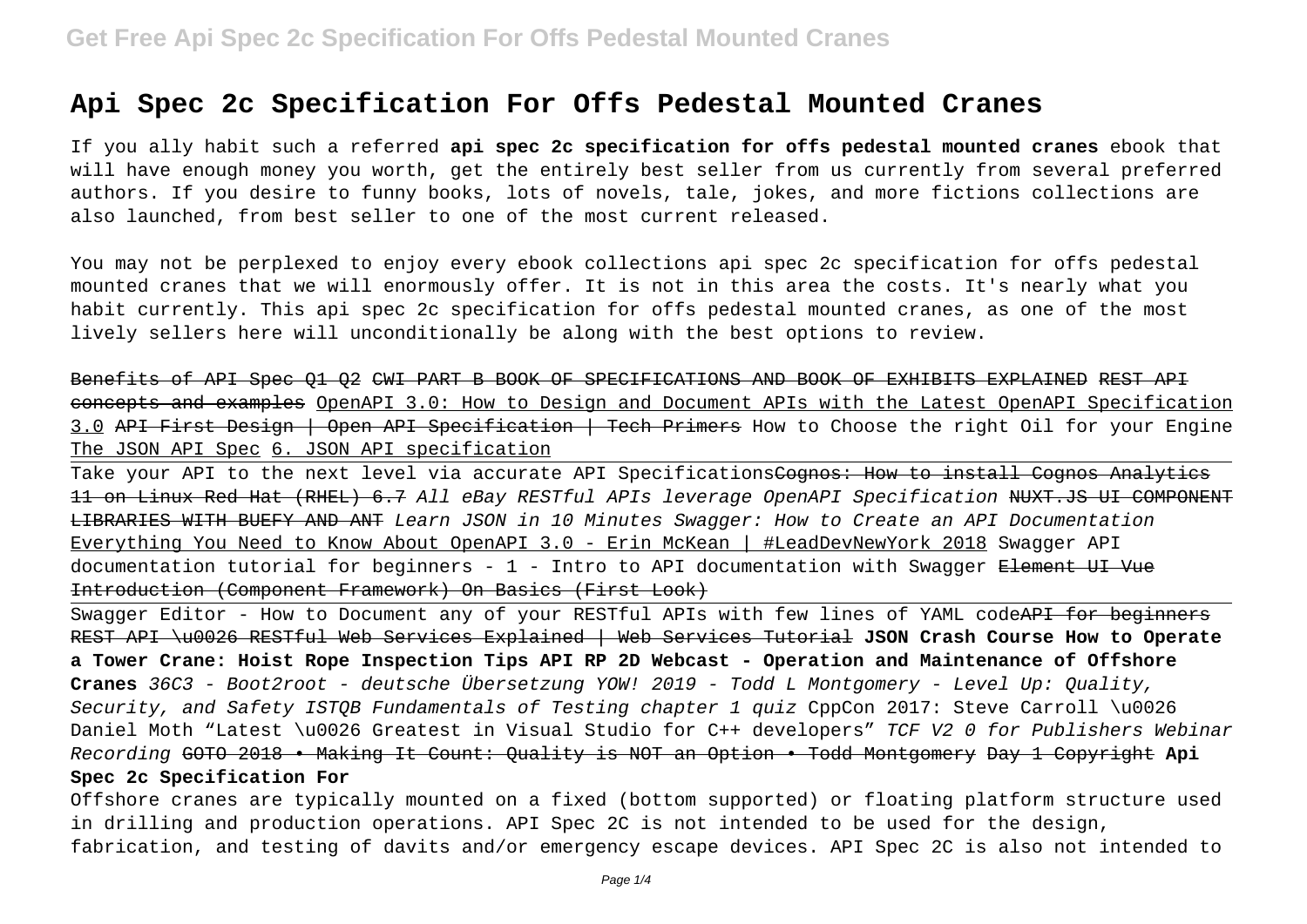# **Get Free Api Spec 2c Specification For Offs Pedestal Mounted Cranes**

be used for shipboard cranes or heavy lift cranes.

#### **API 2C (2004)—Specification for Offshore Pedestal Mounted ...**

API Spec 2C - Specification for Offshore Pedestal Mounted Cranes. Last update: January 4, 2013 2C 7th Edition, Mar. 2012 12.1.3 2C-02-13Section 12.1.3 requires a strain gauge test or a test load of 2 times the onboard SWLH with a corresponding sideload equal to 4% of the SWLH load.

#### **API Spec 2C - Specification for Offshore Pedestal Mounted ...**

API SPEC 2C January 1, 1995 Specification for Offshore Cranes 1 Scope 1.1 This specification details the requirements for design, construction, and testing of pedestal mounted elevating and rotating lift devices of the types illustrated in Figure 1 for transfer...

# **API SPEC 2C - Offshore Pedestal-mounted Cranes ...**

standard by American Petroleum Institute, 10/01/2020. View all product details ... API Spec 2C. April 1995 Specification for Offshore Cranes

#### **API Spec 2C - Techstreet**

API Spec 2C Tilbaketrukket: Pris: NOK 2 550,00 (eks. mva) NOK 3 187,50 (ink. mva) Omfang: This specification provides requirements for design, construction, and testing of new offshore pedestalmounted cranes.

#### **API Spec 2C - standard.no**

(PDF) Offshore Pedestal-mounted Cranes API SPECIFICATION 2C SEVENTH EDITION, MARCH 2012 EFFECTIVE DATE: OCTOBER 2012 | Karikalan Jay - Academia.edu Academia.edu is a platform for academics to share research papers.

#### **Offshore Pedestal-mounted Cranes API SPECIFICATION 2C ...**

Goals of API Spec 2C 7thEdition. • Address gross overload/supply boat entanglement issue • Incorporate all types of offshore cranes, including: – Construction – Derrick Barges – Pipe Lay Vessels – Support Vessels – Shipboard Cranes – Knuckle Boom Cranes. • Provide design requirements for new crane uses without significantly affecting cranes currently covered by previous editions • Differentiate between crane designs based on intensity or frequency of use.

#### **6 Edition vs. 7 Edition - OFFSHORE CRANES, API 2C, SEACRANE** Page 2/4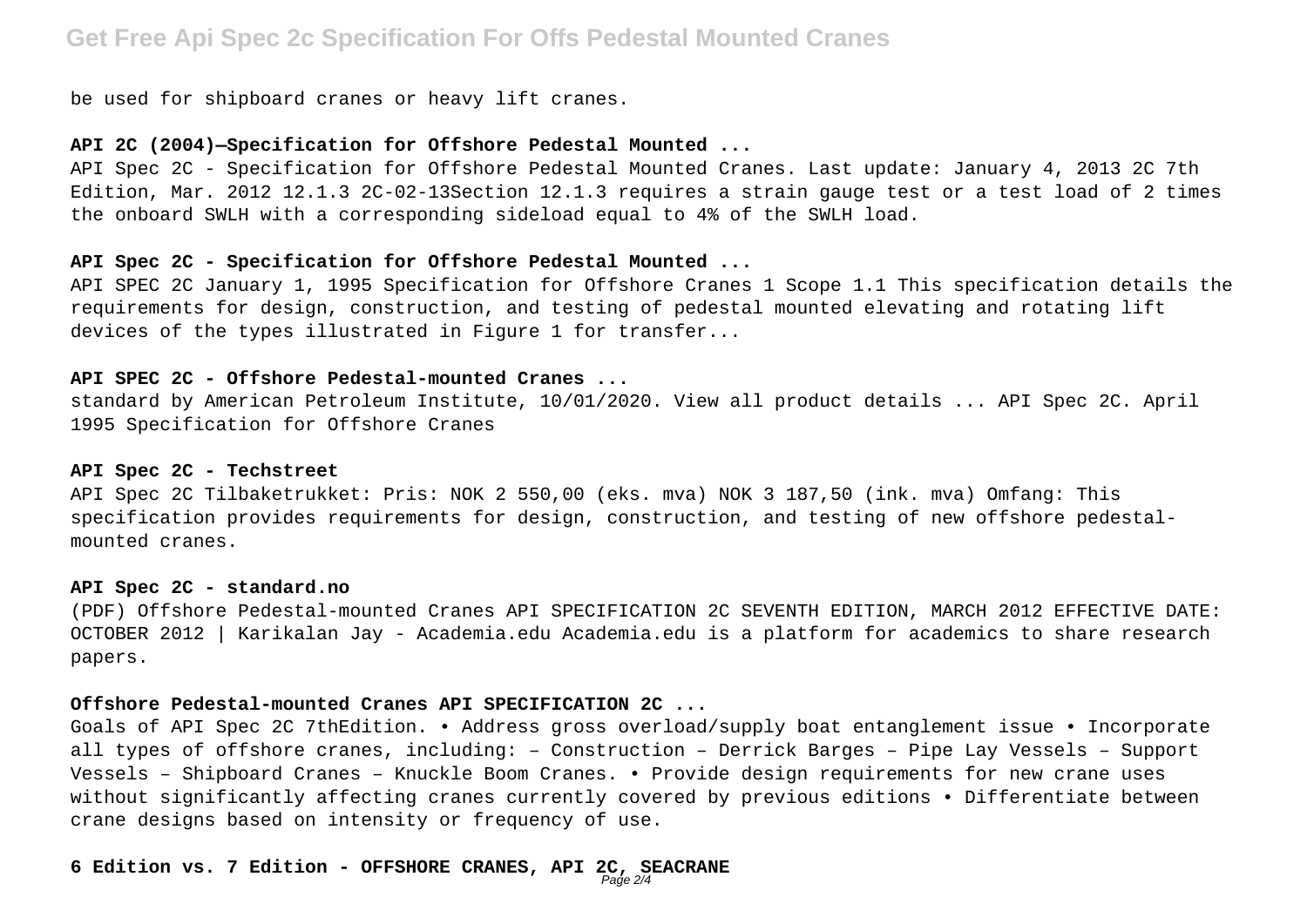# **Get Free Api Spec 2c Specification For Offs Pedestal Mounted Cranes**

Addendum 1 to Specification for Threading and Gauging of Rotary Shouldered Thread Connections Summary of changes Clause 3: Delete reference to API Spec 7, include reference to API Spec 5DP. Table 1, Column 9, Change tolerance on LPC from  $0/-3$  to  $0/-3$ , 18 Table 1, footnote (c), Replace  $-5$  mm with  $0/-5$  mm Figure 7 (b), Replace as shown [decrease groove depth from  $6,4$   $(0.25)$  to  $1,6$   $(0.062)$ ]

### **Specification for Threading and Gauging of Rotary ... - API**

Since 1924, the American Petroleum Institute has been a cornerstone in establishing and maintaining standards for the worldwide oil and natural gas industry. Our work helps the industry invent and manufacture superior products consistently, provide critical services, ensure fairness in the marketplace for businesses and consumers alike, and promotes the acceptance of products and practices ...

### **Standards - American Petroleum Institute**

API FA-4 oils are not interchangeable or backward compatible with API CK-4, CJ-4, CI-4 with CI-4 PLUS, CI-4, and CH-4 oils. Refer to engine manufacturer recommendations to determine if API FA-4 oils are suitable for use. API FA-4 oils are not recommended for use with fuels having greater than 15 ppm sulfur.

### **API Engine Oil Lubricant Specifications ...**

API Spec 2C Withdrawn: Price: NOK 2 659,00 (excl. VAT) NOK 3 323,75 (with VAT) Scope: This specification provides requirements for design, construction, and testing of new offshore pedestal-mounted cranes.

#### **API Spec 2C - standard.no**

That's why API decided to "spiff up" 2C and create a truly viable international product, Mr Morrow said. On structural fatigue, the new edition of 2C has a requirement of 1 million cycles at 50% onboard SWL (safe working load). The previous edition's requirement was 25,000 cycles at 133% of maximum SWL.

### **'Major changes' coming for API Spec 2C - Drilling Contractor**

Goals of API Spec 2C 7thEdition. • Address gross overload/supply boat entanglement issue • Incorporate all types of offshore cranes, including: – Construction – Derrick Barges – Pipe Lay Vessels – Support Vessels – Shipboard Cranes – Knuckle Boom Cranes. • Provide design requirements for new crane uses without significantly affecting cranes currently covered by previous editions • Differentiate between crane designs based on intensity or frequency of use.